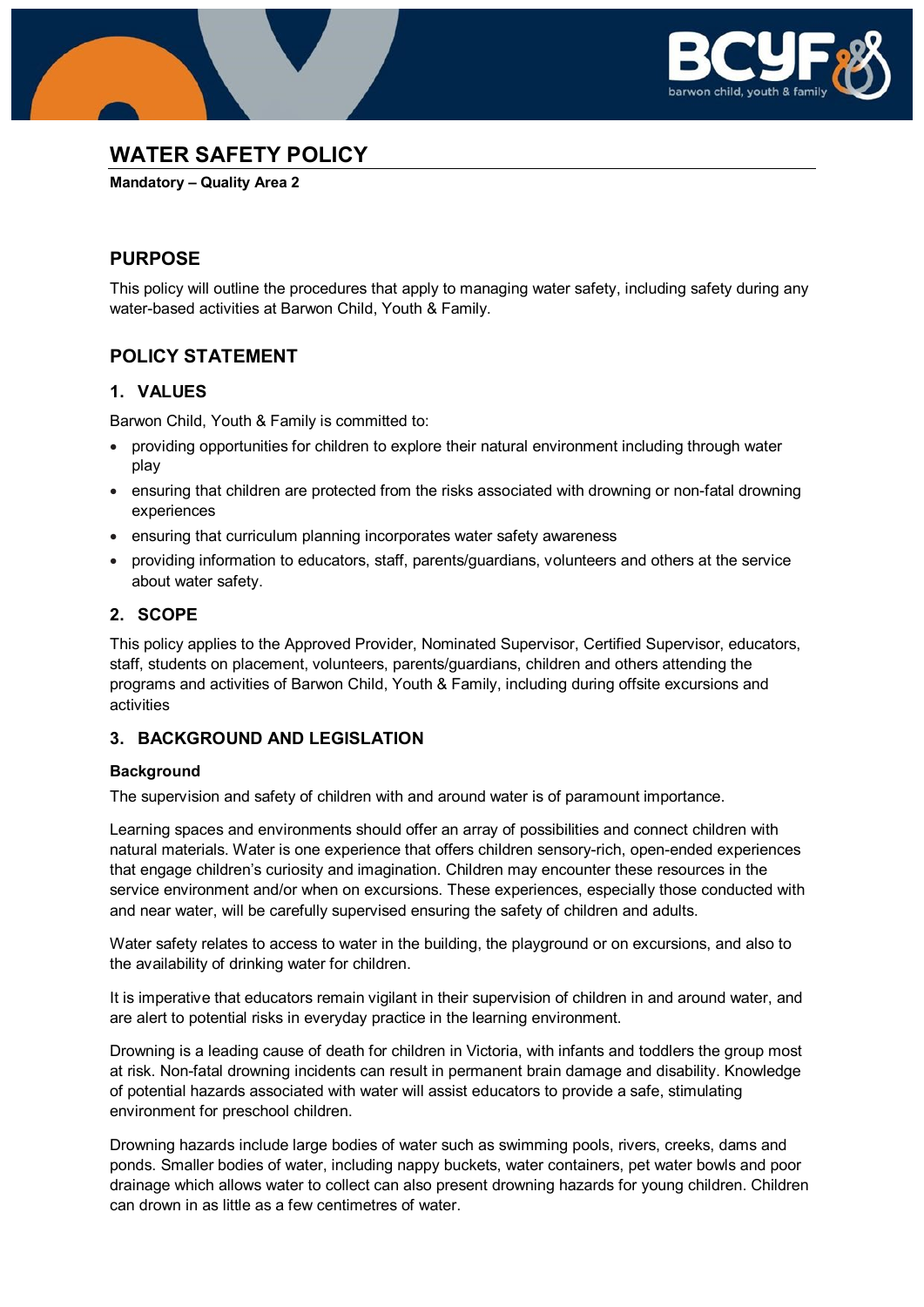Keep Watch is a public education program of Royal Life Saving Society – Australia, aimed at preventing the drowning deaths of children under 5 years of age in all aquatic locations. The program has four key actions:

- **supervise** children constantly around water
- **restrict access** to water hazards by using child-proof barriers and fences
- provide **water awareness** training to children
- **resuscitation** saves lives ensure that staff have completed current first aid training.

#### **Legislation and standards**

Relevant legislation and standards include but are not limited to:

- *Child Wellbeing and Safety Act 2005* (Vic) (Part 2: Principles for Children)
- *Education and Care Services National Law Act 2010*: Section 167
- *Education and Care Services National Regulations 2011*: Regulations 101(2), 168(2)(a)(iii)
- *National Quality Standard*, Quality Area 2: Children's Health and Safety
	- − Standard 2.3: Each child is protected
		- − Element 2.3.2: Every reasonable precaution is taken to protect children from harm and any hazard likely to cause injury

The most current amendments to listed legislation can be found at:

- Victorian Legislation Victorian Law Today:<http://www.legislation.vic.gov.au/>
- Commonwealth Legislation ComLaw:<http://www.comlaw.gov.au/>

## **4. DEFINITIONS**

The terms defined in this section relate specifically to this policy. For commonly used terms e.g. Approved Provider, Nominated Supervisor, Regulatory Authority etc. refer to the *General Definitions* section of this manual.

**Adequate supervision:** (In relation to this policy) **supervision** entails all children (individuals and groups) in all areas of the service, being in sight and/or hearing of an educator at all times including during toileting, sleep, rest and transition routines. Services are required to comply with the legislative requirements for educator-to-child ratios at all times. Supervision contributes to protecting children from hazards that may emerge in play, including hazards created by the equipment used.

Adequate Supervision refers to constant, active and diligent supervision of every child at the service. Adequate supervision requires that educators are always in a position to observe each child, respond to individual needs, and immediately intervene if necessary. Variables affecting supervision levels include:

- number, age and abilities of children
- number and positioning of educators
- current activity of each child
- areas in which the children are engaged in an activity (visibility and accessibility)
- developmental profile of each child and of the group of children
- experience, knowledge and skill of each educator
- need for educators to move between areas (effective communication strategies).

**Approved first aid qualification:** A list of approved first aid qualifications, anaphylaxis management and emergency asthma management training is published on the ACECQA website: www.acecqa.gov.au

**Hazard:** A source or situation with a potential for harm in terms of human injury or ill health, damage to property, damage to the environment or a combination of these.

*EYM Supervision of Children Policy Custodian: Manager Early Years Review Date: May 2020 Version No: 2 This document is uncontrolled when printed. Refer to BCYF intranet for current version.* © 2017 Early Learning Association Australia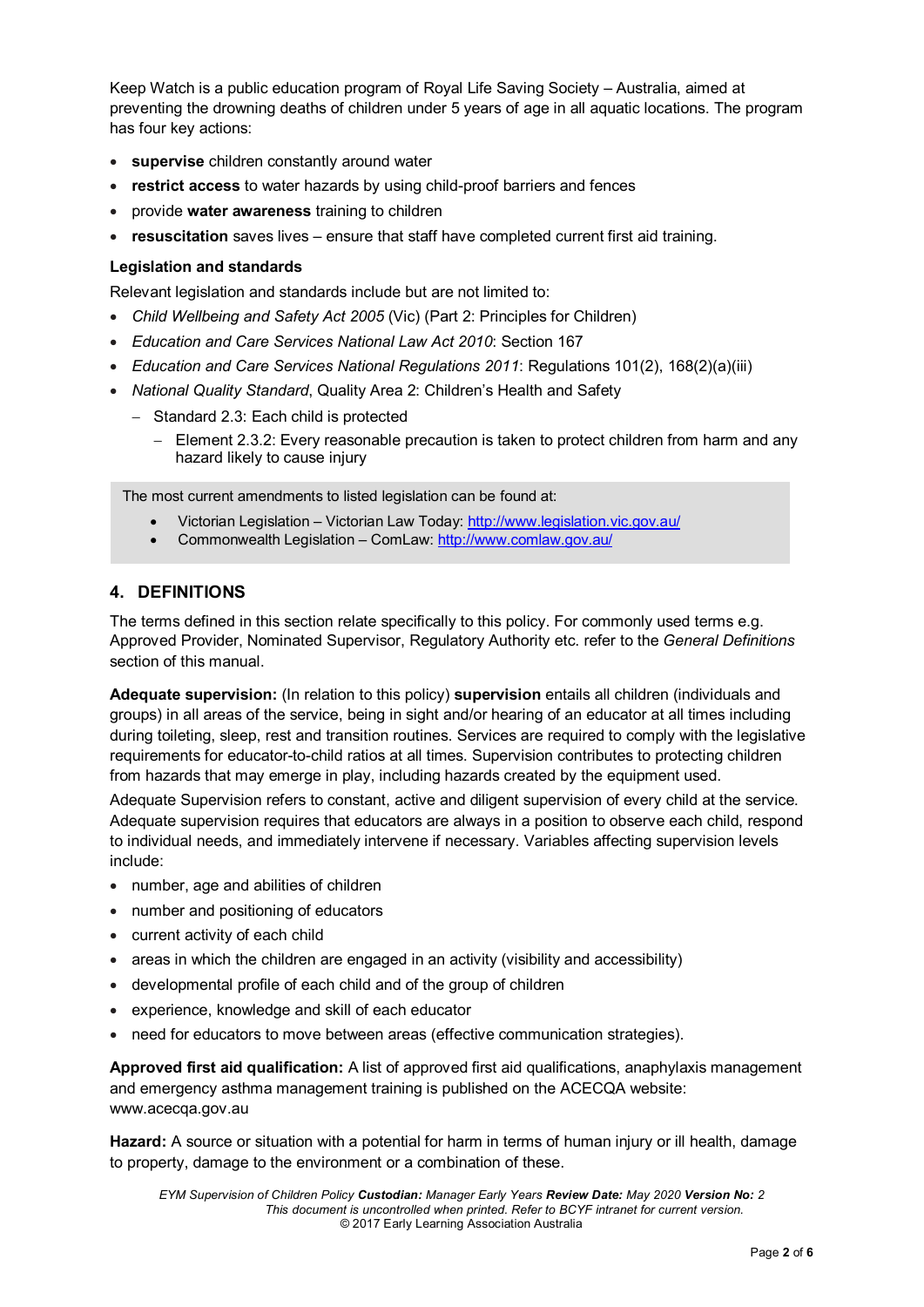**Notifiable incident:** An incident involving workplace health and safety that is required by law to be reported to WorkSafe Victoria. Notification is required for incidents that result in death or serious injury/illness, or dangerous occurrences. For a complete list of incidents that must be reported to WorkSafe Victoria, refer to the *Guide to Incident Notification* on the WorkSafe Victoria website: www.worksafe.vic.gov.au

**Serious incident:** An incident resulting in the death of a child, or an injury, trauma or illness for which the attention of a registered medical practitioner, emergency services or hospital is sought or should have been sought. This also includes an incident in which a child appears to be missing, cannot be accounted for, is removed from the service in contravention of the regulations or is mistakenly locked in/out of the service premises (Regulation 12). A serious incident should be documented in an *Incident, Injury, Trauma and Illness Record* (sample form available on the ACECQA website) as soon as possible and within 24 hours of the incident. The Regulatory Authority (DEECD) must be notified within 24 hours of a serious incident occurring at the service (Regulation 176(2)(a)). Records are required to be retained for the periods specified in Regulation 183.

**Water hazard:** (in relation to this policy) can lead to drowning or non-fatal drowning incidences. Drowning hazards include large bodies of water such as swimming pools, rivers, creeks, dams and ponds. Smaller bodies of water, including nappy buckets, water containers, pet water bowls and poor drainage which allows water to collect can also present drowning hazards for young children.

## **5. SOURCES AND RELATED POLICIES**

### **Sources**

- Royal Life Saving Society Australia: [www.royallifesaving.com.au](http://www.royallifesaving.com.au/)
- Water Safety Victoria Water Safety Guide: *Play it Safe by the Water*: [www.watersafety.vic.gov.au](http://www.watersafety.vic.gov.au/)
- Kidsafe Water Safety Fact Sheet: [www.kidsafevic.com.au](http://www.kidsafevic.com.au/)

### **Service policies**

- *Administration of First Aid Policy*
- *Emergency and Evacuation Policy*
- *Excursions and Service Events Policy*
- *Nutrition and Active Play Policy*
- *Incident, Injury, Trauma and Illness Policy*
- *Occupational Health and Safety Policy*
- *Supervision of Children Policy*

## **PROCEDURES**

### **The Approved Provider is responsible for:**

- ensuring that children are adequately supervised (refer to *Definitions*) at all times when near water hazards (refer to *Definitions*)
- ensuring that educator-to-child ratios are maintained at all times (*Education and Care Services National Law Act 2010*: Sections 169(1)&(3), *Education and Care Services National Regulations 2011*: Regulations 123, 355, 357, 360)
- conducting a risk assessment in relation to any water hazards on or near the premises that may be accessible to children
- ensuring permission is obtained from parents/guardians for an excursion to a location where there is a water hazard (refer to *Excursions and Service Events Policy*)
- ensuring that water hazards and risks associated with water-based activities are considered in a risk assessment prior to conducting excursions and other offsite events (Regulation 101)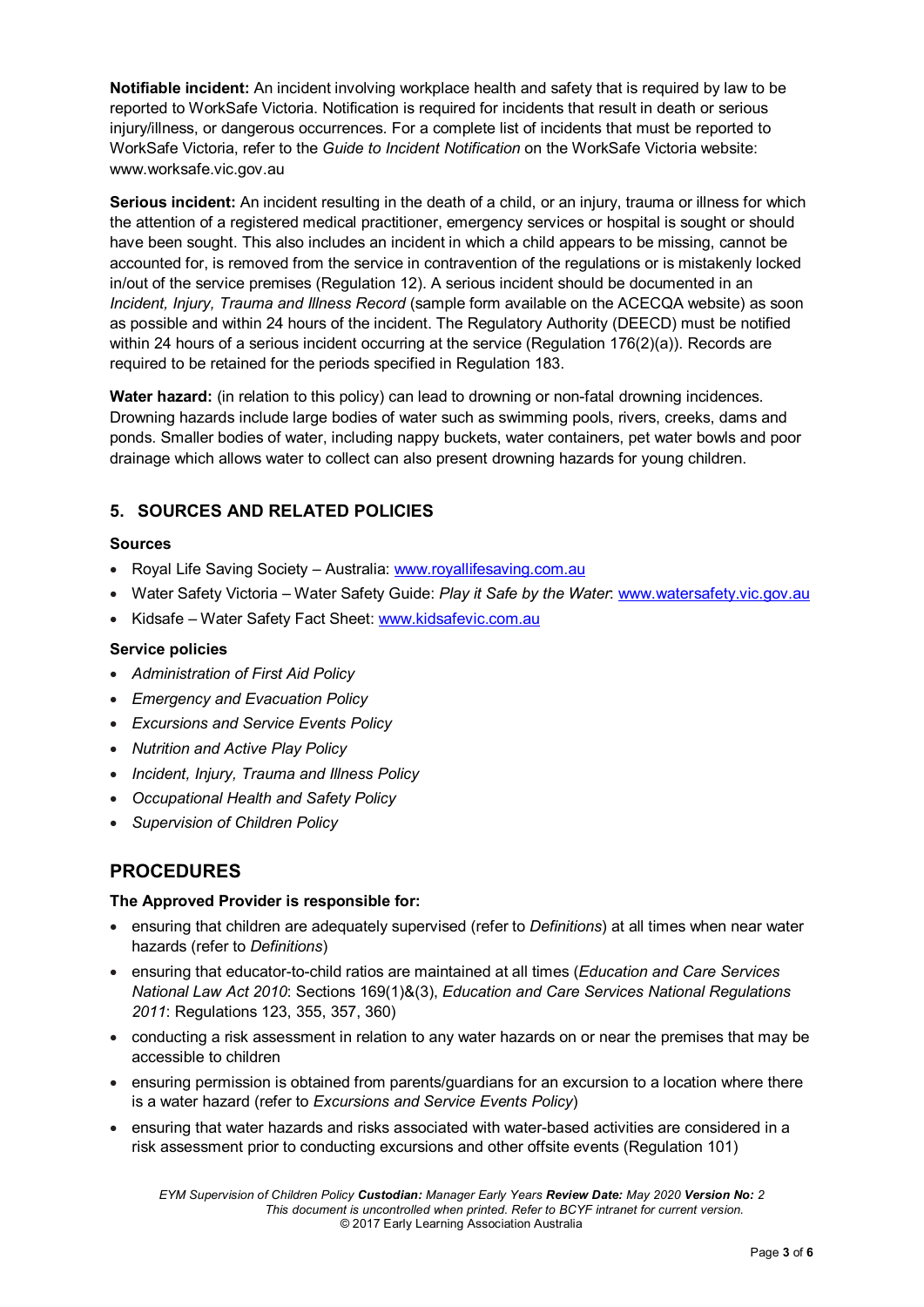- ensuring increased levels of supervision for an excursion to a location where there is a water hazard (refer to *Supervision of Children Policy*)
- conducting a regular safety check of the service premises (refer to *Occupational Health and Safety Policy*)
- ensuring any water hazards that are not able to be adequately supervised at all times are isolated from children by a child-resistant barrier or fence (particularly large bodies of water including swimming pools, rivers, ponds etc.)
- ensuring that an educator with a current approved first aid qualification (refer to *Definitions*) is in attendance and immediately available at all times children are being educated and cared for by the service (Regulation 136)
- ensuring that details of current approved first aid qualifications (refer to *Definitions*) are filed with each staff member's record
- reporting serious incidents (refer to *Definitions*) to DEECD
- reporting notifiable incidents (refer to *Definitions*) to WorkSafe Victoria
- ensuring that water safety awareness is embedded in the curriculum
- providing current information to parents about water safety.

#### **The Nominated Supervisor is responsible for:**

- assisting the Approved Provider to implement the *Water Safety Policy*
- ensuring parents/guardians are informed of the *Water Safety Policy* on enrolment
- ensuring permission is obtained from parents/guardians for an excursion to a location where there is a water hazard (refer to *Excursions and Service Events Policy*)
- ensuring information on water safety (refer to *Sources*) is incorporated into the educational program
- ensuring that children are adequately supervised (refer to *Definitions*) and protected from hazards and harm at all times
- ensuring that water hazards and risks associated with water-based activities are considered in a risk assessment prior to conducting excursions and other offsite events (Regulations 100, 101)
- ensuring permission is obtained from parents/guardians for an excursion to a location where there is a water hazard (refer to *Excursions and Service Events Policy*)
- ensuring increased levels of supervision for an excursion to a location where there is a water hazard (refer to *Supervision of Children Policy*)
- ensuring that an educator with a current approved first aid qualification (refer to *Definitions*) is in attendance and immediately available at all times children are being educated and cared for by the service
- ensuring that all educators' current approved first aid qualifications meet the requirements of the National Regulations and are approved by ACECQA (refer to *Administration of First Aid Policy*)
- informing the Approved Provider immediately if any serious or notifiable incidents (refer to *Definitions*) occur at the service.

#### **Certified Supervisors and other educators are responsible for:**

- providing adequate supervision (refer to *Definitions*) at all times
- undertaking a risk assessment prior to an excursion to a location where there is a significant water hazard (refer to *Excursions and Service Events Policy*)
- adjusting supervision strategies to suit the activities being undertaken (refer to *Supervision of Children Policy*)
- obtaining parental permission for an excursion to a location where there is a water hazard (refer to *Excursions and Service Events Policy*)
- maintaining a current approved first aid qualification (refer to *Definitions*)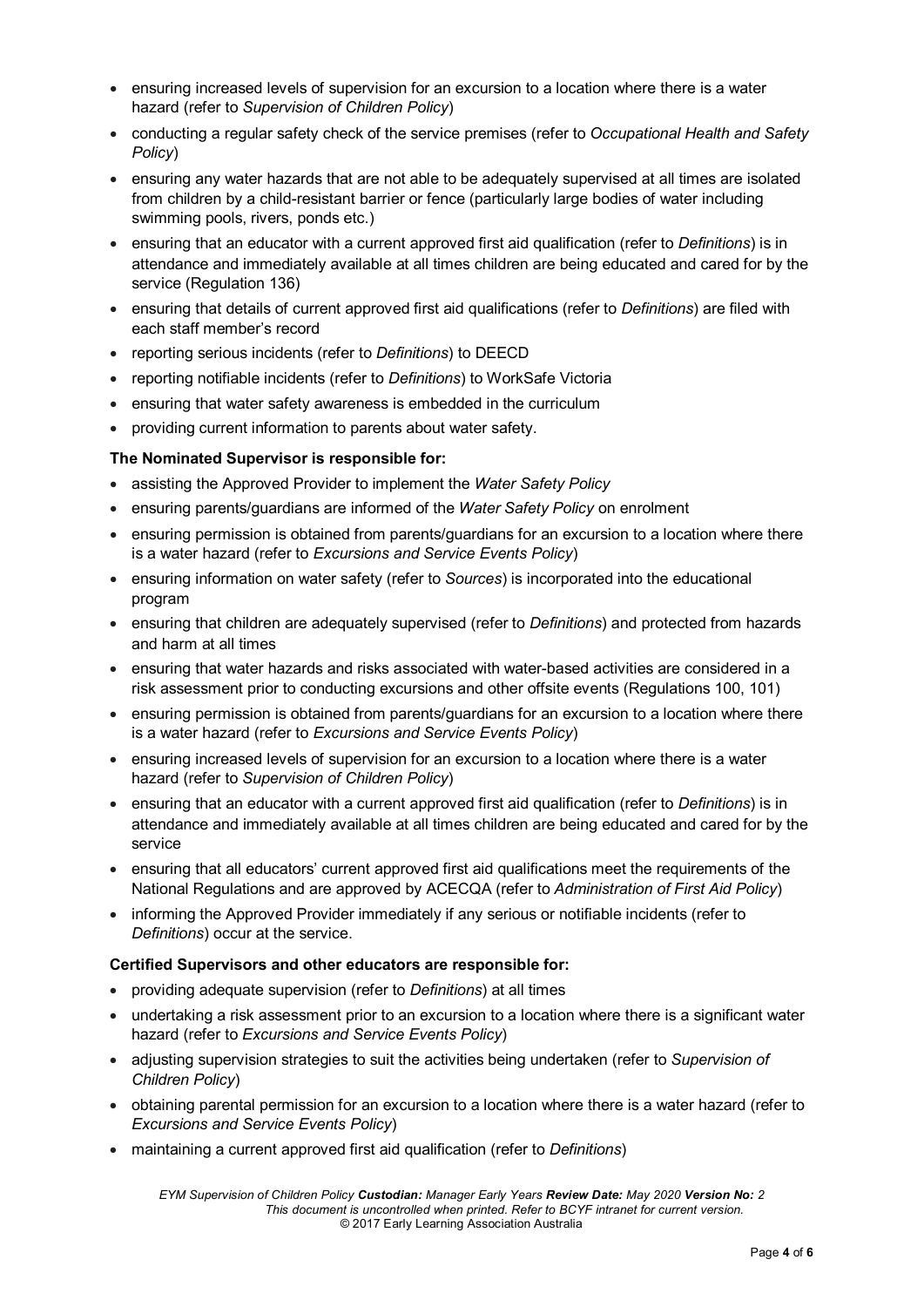- ensuring gates and other barriers restricting access to water hazards are closed at all times and that fences are kept clear at all times
- ensuring that containers of water (including nappy buckets and cleaning buckets) are sealed with child-proof lids
- ensuring wading/paddling pools, water play containers and portable water courses are emptied immediately after each use and stored in a manner that prevents the collection of water when not in use
- checking the outdoor learning environment at the beginning and end of each day for puddles or filled containers that could pose a potential risk to small children after heavy rain
- providing water safety education as a part of the service's program
- informing the Approved Provider immediately if any serious or notifiable incidents (refer to *Definitions*) occur at the service.

#### **Parents/guardians are responsible for:**

- supervising children in their care, including siblings, while attending or assisting at the service
- ensuring that doors, gates and barriers, including playground gates, are closed after entry or exit to prevent access to water hazards
- informing themselves about water safety
- ensuring their children understand the risks associated with water
- recognising when resuscitation is required and obtaining assistance
- considering undertaking approved first aid qualifications, as resuscitation skills save lives.

#### **Volunteers and students, while at the service, are responsible for following this policy and its procedures.**

## **EVALUATION**

In order to assess whether the values and purposes of the policy have been achieved, the Approved Provider will:

- regularly seek feedback from educators, staff, parents/guardians, children, management and all affected by the policy regarding its effectiveness
- monitor the implementation, compliance, complaints and incidents in relation to this policy
- keep the policy up to date with current legislation, research, policy and best practice
- revise the policy and procedures as part of the service's policy review cycle, or as required
- notify parents/guardians at least 14 days before making any change to this policy or its procedures.

## **ATTACHMENTS**

Nil

## **AUTHORISATION/DOCUMENT HISTORY**

This policy was initially adopted by the Approved Provider of Glastonbury Community Services (now Barwon, Child Youth & Family) education and care services on 7 October 2013.

| <b>Version</b><br><b>Number</b> | <b>Approval Date</b> | <b>Approved By</b>                                     | <b>Brief Description</b>                                                      |
|---------------------------------|----------------------|--------------------------------------------------------|-------------------------------------------------------------------------------|
| V1                              | April 2016           | Executive<br><b>Director Client</b><br><b>Services</b> | Glastonbury Community Services policy reviewed and<br>reformatted under BCYF. |